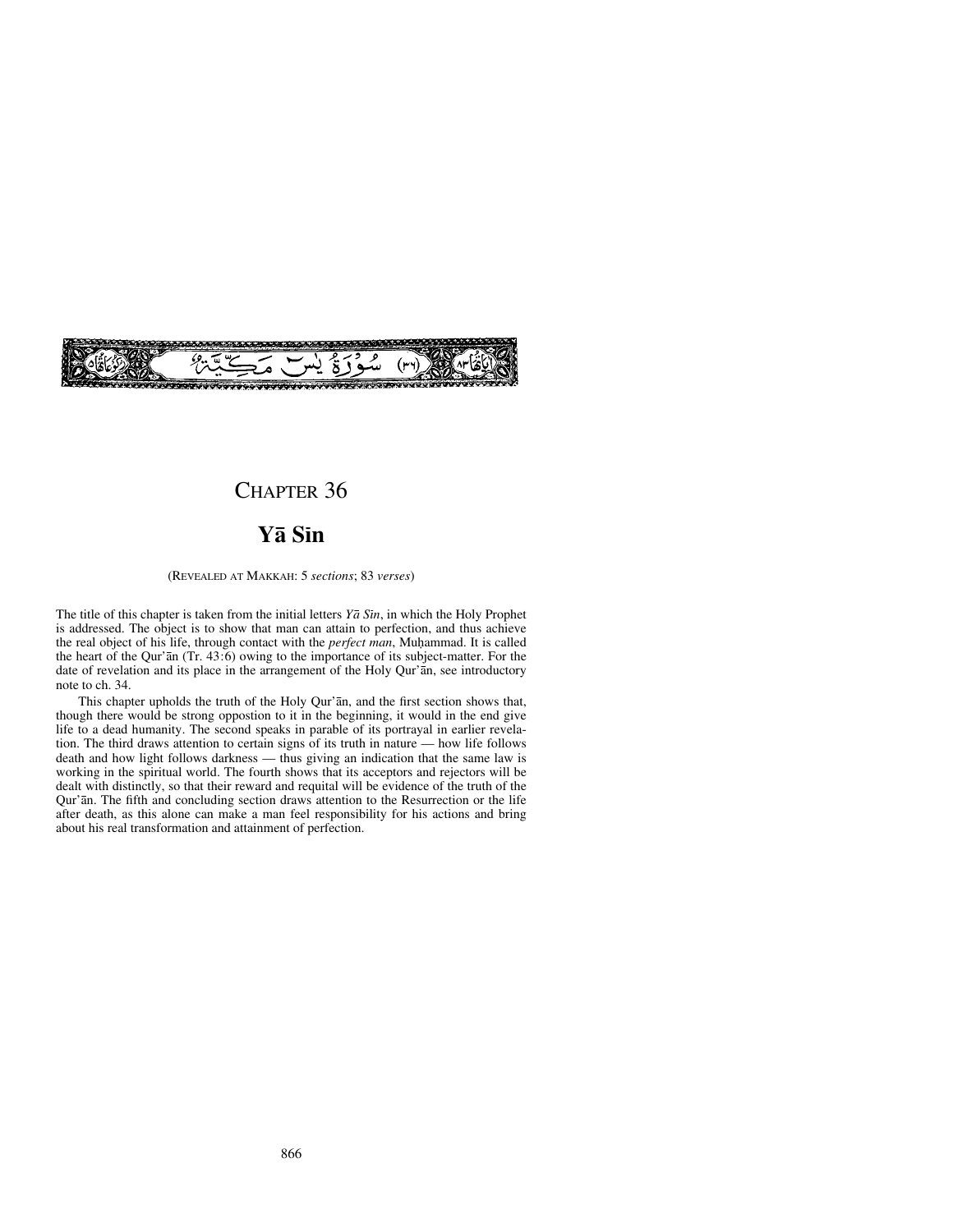### SECTION 1: **Truth of the Qur'ån**

In the name of Allåh, the Beneficent, the Merciful.

- **1** O man,*<sup>a</sup>*
- **2** By the Qur'ån, full of wisdom!

**3** Surely thou art one of the messengers,

**4** On a right way.

**5** A revelation of the Mighty, the Merciful,

**6** That thou mayest warn a people whose fathers were not warned, so they are heedless.*<sup>a</sup>*

**7** The word has indeed proved true of most of them, so they believe not.*<sup>a</sup>*

**8** Surely We have placed on their necks chains reaching up to the chins, so they have their heads raised aloft.*<sup>a</sup>*

**9** And We have set a barrier before them and a barrier behind them, thus We have covered them, so that they see not.*<sup>a</sup>*

بِينْبِهِ اللَّهُ البِّحْسِلِينِ البَّحِسِيْمِرِي يس ٿي وَالْقُرْانِ الْحَكِيْمِيُّ اتَّكَ لَعِينَ الْمُؤْسَلِيْنَ نَّ عَلٰى صِرَاطِ مُّسۡتَقِيۡهِ ۚ ﴾ تَذَرُّلَ الْعَزِيْزِ الرَّحِيْهِ هُ لِتُنۡنَيۡ قَدۡمَمَآ قَيۡٱ أَنۡنَٰنِيَٰٓ اٰبَآوَٰٓهُمۡهُمۡ قَفْعُهُ غَفِلُوْنَ ۞ أَوَّلِي حَقَّ الْقَدْلُ عَيْلَ أَڪَنَّرِهِمْ نَهُمۡ لَا يُؤۡمِنُوۡنَ ۞ إِنَّاجَعَلْنَا فِيَّ آَءُنَاقِهِمْ آَءُلِّلًا فَهِيَ اِلَى الْأَذْقَانِ فَهُمْ مُّقْمَكُونَ ۞ وَحِعَلْنَا مِنْ بَيْنِ أَيْدِيْهِمْ سَدًّا وَّمِنْ خَلِّفْهِمْ سَلًّا فَأَغْشَيْنَهُمْ فَهُمْ لَا ونصر وزن <sub>9</sub>

8*a.* This is a description of the proud attitude of the disbelievers towards the Prophet's preaching. As to the result being attributed to Allåh, see 2:26*b*. The chains of pride and stubbornness are really the things which prevent them from listening to and accepting the message of the Prophet.

9*a.* These were the barriers of their own stubbornness. The barriers before them prevented them from looking forward to the eminence to which they could rise by following the Truth, and those behind them prevented them from looking back to the history of nations which were destroyed on account of their rejection of the Truth.

<sup>1</sup>*a.* According to I'Ab, the meaning of *Ya* Sin in the dialect of *Tayy* is *ya* ins*anu*, i.e., *O man*, or *O perfect man*. Thus *yå* meaning *O*, is retained in full, while the word *insān* (*man*) is represented by *Sin*. There is almost a consensus of opinion that the reference in this abbreviation is to the Holy Prophet himself.

<sup>6</sup>*a.* The first warning of the Prophet was for the Makkans, but he was a warner for all nations as well; see 25:1.

<sup>7</sup>*a.* Sale's suggestion, that the *word* here signifies *a sentence of damnation pronounced at Adam's fall*, is a Christian interpretation of a Muslim doctrine. The *word which proved true* is that Truth is always opposed first but it wins in the end.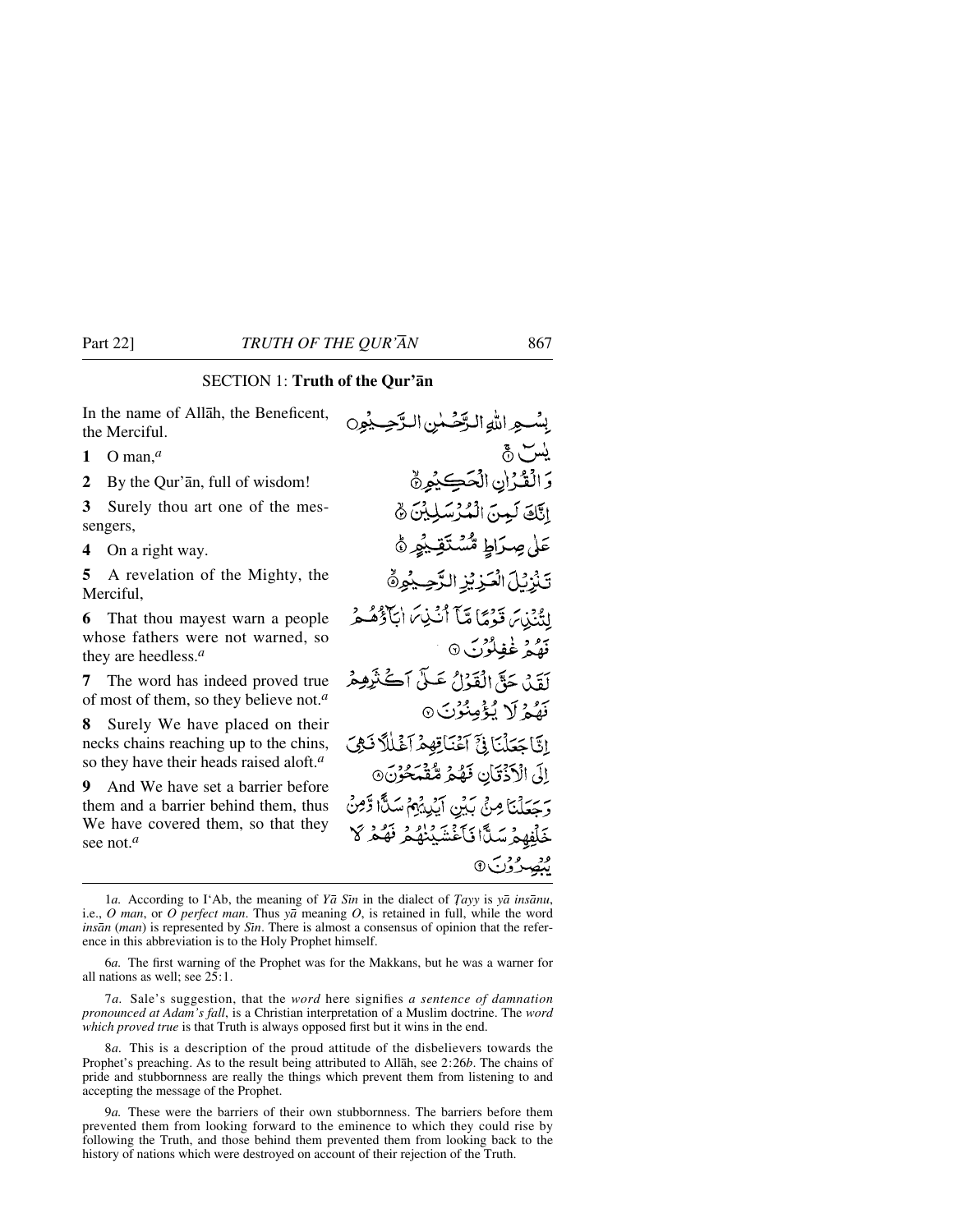**10** And it is alike to them whether thou warn them or warn them not they believe not.

**11** Thou canst warn him only who follows the Reminder and fears the Beneficent in secret; so give him good news of forgiveness and a generous reward.

**12** Surely We give life to the dead, and We write down that which they send before and their footprints, and We record everything in a clear writing.*<sup>a</sup>*

# يرسون عَلَيْهِ مِرْءَ دَبِنِهِ مِنْ تَصْعُرُاَهُ لَهُ شُنْبُابِرُهُمُ لَا يُؤْمِنُونَ۞ إِنَّمَا تُنْذِبُرُ مَنِ اتَّبَعَ البِّيْحَةُ دَخَتْنِيَ الدَّحْمٰنَ بِالْغَيْبِ ۚ فَبَيَّتِيْرُ وُ بِبَغۡفِرۡوَقَ آجۡرِڪَرِيۡوِنَ إِنَّا نَحْنُ نُّهْى الْمَوْتِي وَنَكُتُبُ مَا فَلَأَمُوْا دَ إِنَّارَهُ وَتَرْدَثَ كُلَّ نَنُهُ ۚ عِ آَحْصَيْنَهُ فِيَّ إِمَامِرِ مُثْبِيْنِ ﴾

#### SECTION 2: **Confirmation of the Truth**

**13** And set out to them a parable of the people of the town, when apostles came to it.

**14** When We sent to them two, they rejected them both; then We strengthened (them) with a third, so they said: Surely we are sent to you.*<sup>a</sup>*

**15** They said:<sup>*a*</sup> You are only mortals like ourselves, nor has the وَاضْرِبْ لَهُمْ مَّنْثَلًا أَصْحٰبَ الْقَرْبَةِ ۖ إِذْ حَبَاحِهَا الْمُدْ يَسْلُوْنَ هَي اِذْ آرْسَلْنَآ إِلَيْهِمُ اثْنَيْنِ فَكَلَّابُوْهُمَا فَعَدَّثَنَ إِنَّالِثٍ فَقَالُوْٓالِّيَّآ إِلَيْٰٓاءُ مُّرْسَلُوۡنَ ۚ وَبَالُهُ إِيمَآ آنَنَهُمْ إِلَّا مَنَشَرٌ مِّتَنَايُهُمْ لَهُ مِنَا آنْزَلَ الدَّحْمٰنُ مِنْ شَيْءٌ إِنْ آنَنْهُ

12*a. What they send before* are their deeds, and *their footprints* are the marks they leave behind for others to follow.

14*a.* It should be noted that this is called a parable in the previous verse; therefore it is an error to name a particular town and three messengers who went together thereto. The parable is set forth only to point out the truth of the Holy Prophet. The two messengers sent before are Moses and Jesus, both of whom clearly prophesied the advent of the Holy Prophet, and the third, with whom they are strengthened, is no other than the Holy Prophet himself, the fulfilment of prophecy in whose person without doubt strengthened the truth of previous revelation. The conversion of Arabia and its reclamation from idolatry had been tried both by the followers of Moses and Jesus, and both had failed, and a third messenger was now sent.

15*a.* The message of the prophets to their people is the general message of all prophets, and the reply of the people is the general reply of the people, which is in consonance with the parable.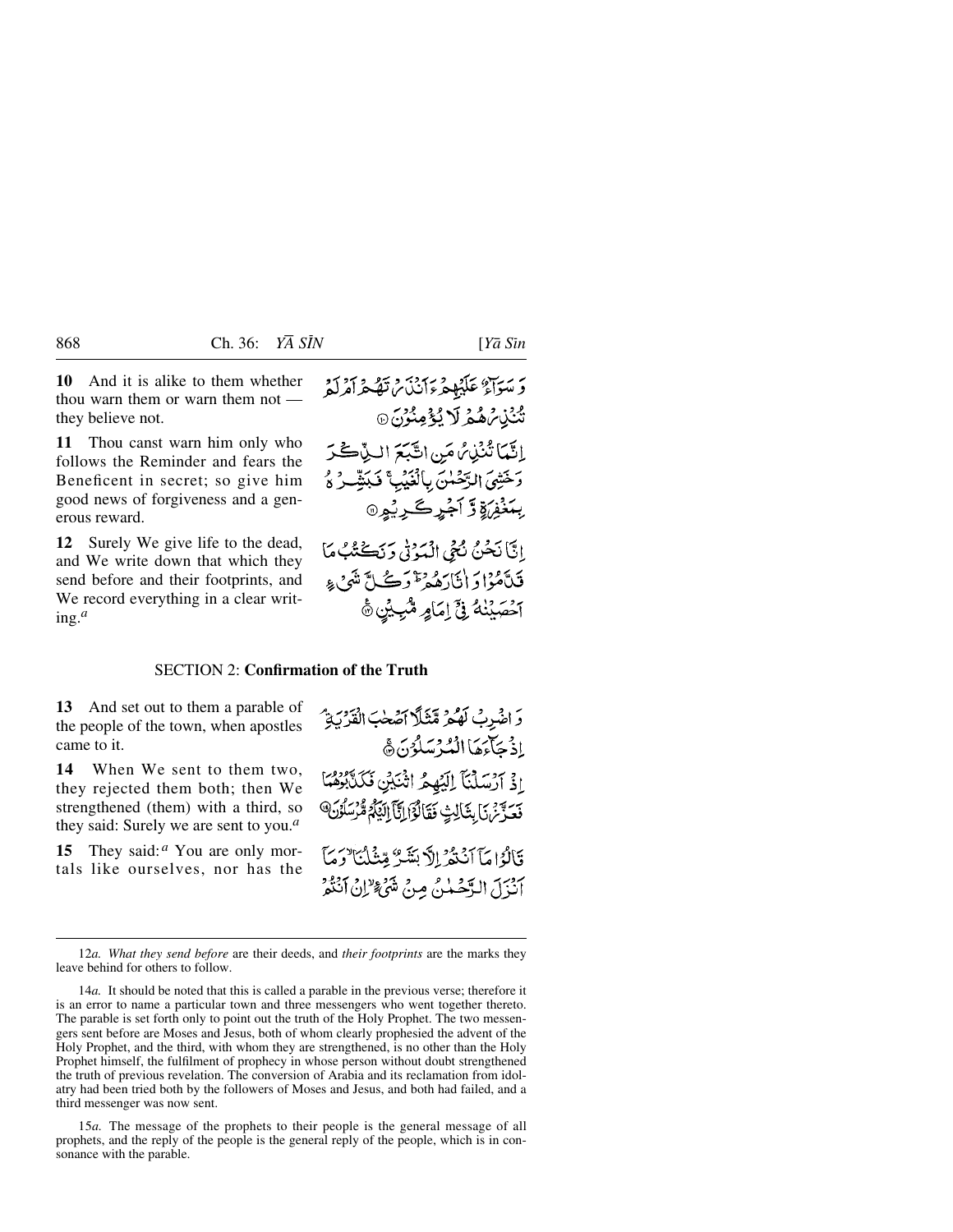Beneficent revealed anything — you only lie.*<sup>b</sup>*

**16** They said: Our Lord knows that we are surely sent to you.

**17** And our duty is only a clear deliverance (of the message).

**18** They said: Surely we augur evil from you.*<sup>a</sup>* If you desist not, we will surely stone you, and a painful chastisement from us will certainly afflict you.

**19** They said: Your evil fortune is with you. What! If you are reminded!*<sup>a</sup>* Nay, you are an extravagant people.

**20** And from the remote part of the city there came a man running.*<sup>a</sup>* He said: O my people, follow the apostles.

**21** Follow him who asks of you no reward, and they are on the right course.

قَالُوْ ارَيَّنَا يَعْلَمُ إِنَّآ إِلَيْكُمُّ لَمُدْيَسَلُوْنَ® دَ مَا عَلَيْنَآ بِالْأَ الْسَلَغُ الْمُبِيشِكُ ۞ فَالْؤَاإِنَّا تَطَدَّنَ بِحَكْمِرٌ ۚ لَيِنۡ لَّهِمۡ تِنْتَهُمُوْلِ بَدَوْمُ بِيَنَكُمْ وَ أَيْبَعَدْ بِيَنَكُمْ قِنَّا عَذَابٌ آلِيُوْ® فَبَالُوۡاٰ طَالِدُکُمۡ مُّعَکُمۡ ۖ أَبِنۡ ذُکِّرَتُـٰمَرُ ۖ بَلْ آنْنْهُ قَوْمٌ مُّسْرِنُوْنَ @ برسل مرمزستي المكيانية رحلاً تينيغي قَالَ يُقَوِّمِ اتَّبِعُوا الْمُرْسَلِيْنَ ﴾ اتَّبِعُوْ اعْدِبْرِ لَٱ يَبْتَغَلُّكُمُ أَجْرًا وَهُمْ مُهْتِدُونِ۞

#### **Part 23**

**22** And what reason have I that I should not serve Him Who created me and to Whom you will be brought back.

وَ مَا لِيَ لَآ أَعۡبُدُ الَّيۡنِيُ فَطَدَنِيۡ وَلِلۡبَٰٓءِ نه دسرودب<br>نگرې<del>خص</del>ورب

15*b.* Note that the people here deny all revelation. The Arabs rejected previous revelation as well as the revelation of the Holy Prophet.

19*a.* They are told that distress is not due to the Prophet's advent, but is the result of their own evil deeds, and the Prophet does no more than remind them and warn them of the consequences of their evil deeds.

20*a.* This man represents the believer in the Truth. Every prophet has testimony borne to his truth by one from among the people themselves. Thus the Holy Qur'ån

ا كانككي بُوْنَ٥

<sup>18</sup>*a.* Distress in one form or other always overtakes a people when a prophet appears among them. The law is elsewhere stated in the Holy Qur'ån thus: "And indeed We sent messengers to nations before thee, then We seized them with distress and affliction that they might humble themselves" (6:42). It is to this distress that the rejectors of apostles refer.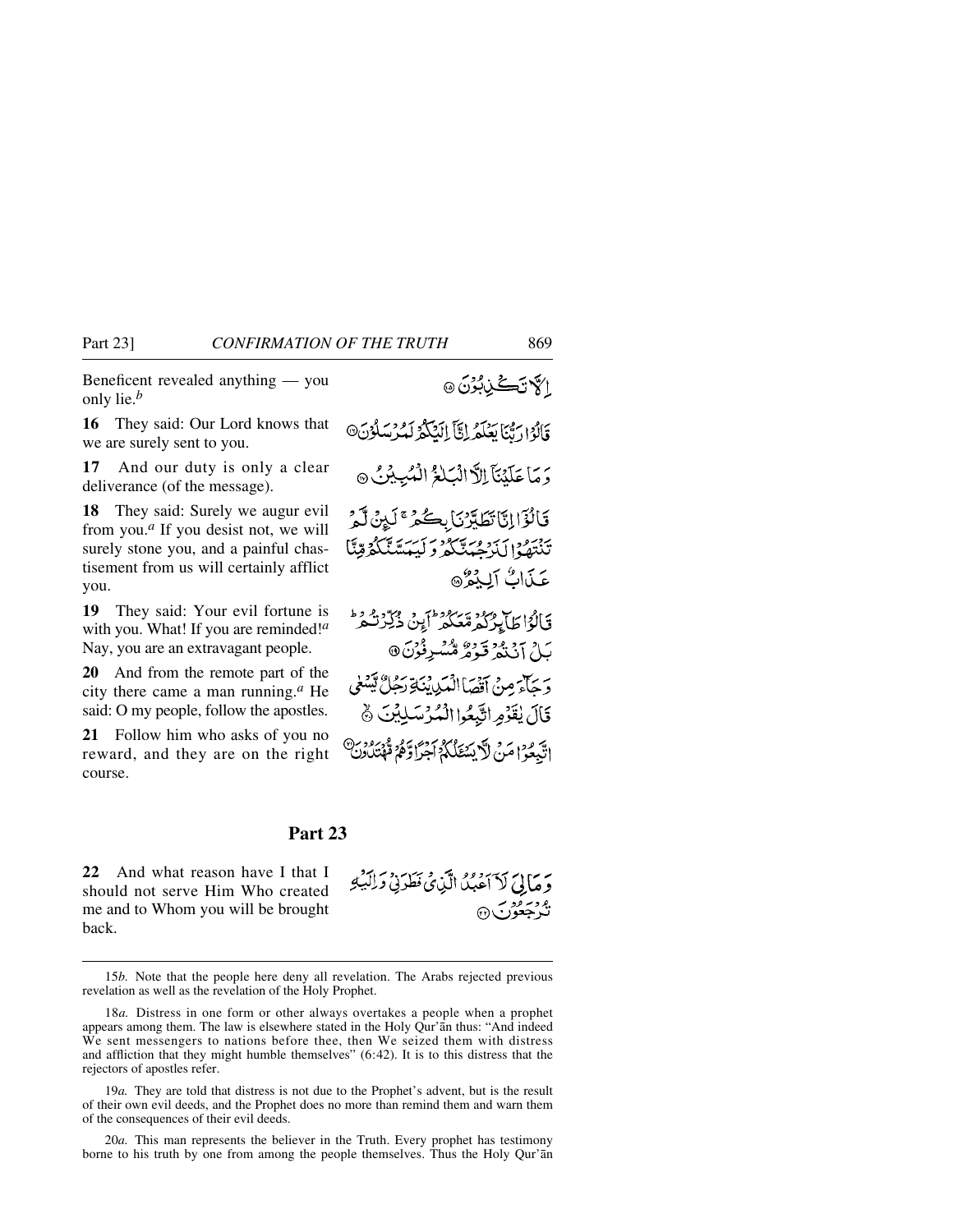**23** Shall I take besides Him gods whose intercession, if the Beneficent should desire to afflict me with harm, will avail me naught, nor can they deliver me?

**24** Then I shall surely be in clear error.

**25** Surely I believe in your Lord, so hear me.

**26** It was said: Enter the Garden.*<sup>a</sup>* He said: Would that my people knew,

**27** How my Lord has forgiven me and made me of the honoured ones!

**28** And We sent not down upon his people after him any host from heaven, nor do We ever send.*<sup>a</sup>*

**29** It was naught but a single cry, and lo! they were still.*<sup>a</sup>*

**30** Alas for the servants! Never does a messenger come to them but they mock him.

**31** See they not how many generations We destroyed before them, that they return not to them?*<sup>a</sup>*

**32** And all — surely all — will be brought before Us.

٢ آتَّخِنُّ مِنْ دُوْنِهَ إِلَهَةً إِنْ يُّرِدُنِ الرَّحَمْنُ بِضُرٍّ لَا تُعۡنِ عَنِّيۡ شَفَاعَتُهُمْ شَئَاً وَلَا يُنْقِدْ ُونِ ۞ ادِّعَ إِذًا لَّغِيْ ضَلَلٍ مُّبِيِّنٍ ۞ ادَّعَ اٰمَنۡتُ بِرَبِّڪُمۡ فَاسْمَعُوۡن ﴾ قِبْلَ ادْخُلِ الْحَدَّةَ قَالَ بِلَيْتَ قَوْفِي تَصَلَّعُوْنَ ۞ بِيمَا غَفَيْرَ لِيُّ تَرَبَّيْ رَجْعَلَنِيٌّ مِ الْمُكْدَمِيْنَ ۞ يَرْسَمَ بِرَبْهِ كَانَ قَوْمِهِ مِنْيَ بَعْثِيهِ؟ صِنْ جُنُّدِ مِّنَ السَّمَاءِ وَ مَا َكُنَّا مُنْزِلِيْنَ ﴾ إِنْ ݣَانَتْ الْأَصَيْحَةَ وَّاحِدَةً فَإِذَا ه خر خوس گردن<br>ه خر خوس گردن <sup>6</sup>0 لِحَسْدَةً عَلَى الْعِبَادِةَ مَا يَأْتِيْهِمْ قِنْ رَّسُوۡڸِ إِلَاۡ كَانُوۡالِهِ بِسُنَّهَٰٓ زِءُوۡنَ ۞ أَكَدْ يَدَدَّا كَمْ أَهْلَكْنَا قِيلَكُمْ مِّنَ الْقُرُوْنِ ٱلْهَكْثَرِ لِلَّيْهِمْ لَا يَرْجِعُوْنَ ۞ س و هم پیم بر ورسی در وجود ورغ<br>دیان گل لماجیبیع لباینا مخضرون ک

speaks of a believer from among the people of Pharaoh (40:28), and Joseph of Arimathaea believed in and helped Jesus. The Holy Prophet Muhammad had such a follower in Abū Bakr, who was the first to believe, while the others rejected.

26*a.* It is a promise to the believer that he will enjoy bliss and be successful. The next verse shows that he is made to possess honour in this world.

28*a.* This removes a misconception with regard to the coming of punishment. Hosts are not sent down from above to chastise the wicked, but causes are brought into existence on this very earth.

29*a*. Compare v. 49, where the *saihah*, or *single cry*, is the punishment with which the Holy Prophet's opponents are threatened. The *single cry* signifies only a sudden punishment.

31*a.* The words may also mean that many generations were destroyed before them because they did not turn to the messengers.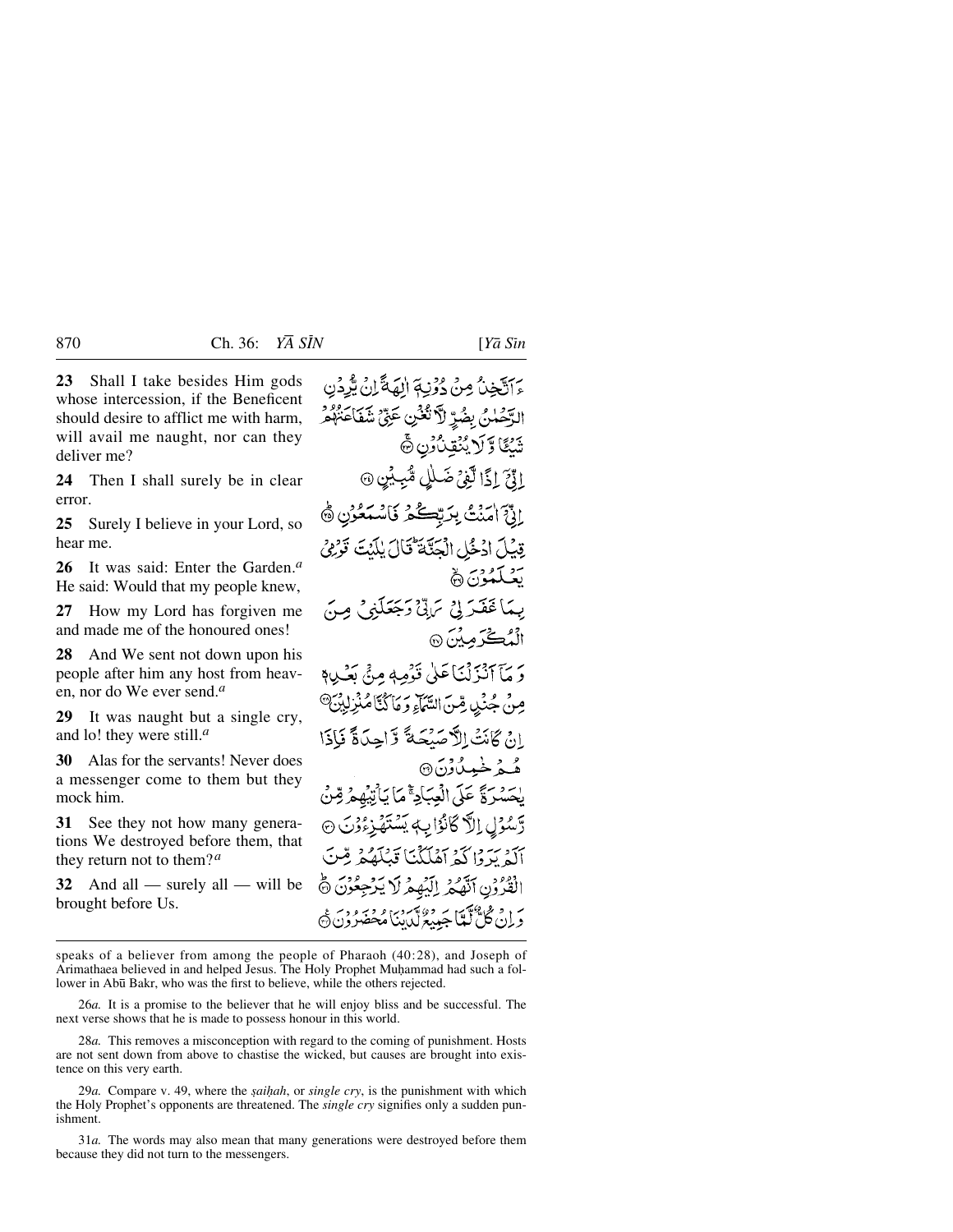#### SECTION 3: **Signs of the Truth**

**33** And a sign to them is the dead earth: We give life to it and bring forth from it grain so they eat of it.*<sup>a</sup>*

**34** And We make therein gardens of date-palms and grapes and We make springs to flow forth therein,

**35** That they may eat of the fruit thereof, and their hands made it not. Will they not then give thanks?

**36** Glory be to Him Who created pairs of all things, of what the earth grows, and of their kind and of what they know not!*<sup>a</sup>*

**37** And a sign to them is the night: We draw forth from it the day, then lo! they are in darkness;*<sup>a</sup>*

**38** And the sun moves on to its destination. That is the ordinance of the Mighty, the Knower.*<sup>a</sup>*

**39** And the moon, We have ordained for it stages till it becomes again as an old dry palm-branch.*<sup>a</sup>*

يرن وَيَوْمٍ الْمَرْضُ الْمَدِينَةُ مَجْ مَصْلَاتِهَا وَآخَرِجْنَا مِنْهَاجَدًّا فَهِنْهُ يَأْكُوُنَ<sup>0</sup> وَجَعَلْنَا فِيهِمَا جَنَّتٍ قِنْ تَجْنِيلِ وَأَعْنَابِ وَّ فَجَّرْنَا فِيُهَامِنَ الْعُبُوْنِ ﴾ لِيَأْكُلُوْا مِنْ ثَمَرِمْ وَمَا عَمِلَتْهُ آيي يُهِمْ أَنَّلَا يَشْكُرُوْنَ ٢ سُبْحٰنَ الَّذِينَ خَلَقَ الْأَزْرَاجَ كُلَّمَا مِمَّا تُنْبِيتُ الْأَمْرَضُ وَمِنْ الْفُرِهِمْ وَمِيًّا لَا يَعْلَمُوْنَ ۞ وَ أَيَةٌ لَّهُمُّ الَّيۡلُّ مَسۡلَوۡ مِنۡهُ النَّهَارَ فَإِذَاهُمْ مُّظْلِمُوْنَ ۿ وَالشَّمْسُ تَجْرِيْ لِمُسْتَقَرِّ لَهَا \* ذٰلِكَ تَقْدِيْرُ الْعَزِيْزِ الْعَلِيْمِرُ وَالْقَيْدَ وَيَدَدْرُهُ مَنَازِلَ حَتَّى عَادَ كَالْعُكْرَجُوْنِ الْقَلِيدِ،

37*a.* The night of ignorance must now pass away; for as in the physical world night follows day and day follows night, so in the spiritual world light is followed by the darkness of ignorance and the latter again gives place to light.

<sup>33</sup>*a.* Quickening of the dead earth is again and again compared to the transformation which was to be brought about by the Holy Qur'ån. How dead the earth, and particularly Arabia, was at the advent of the Holy Prophet, it is impossible to describe within the limits of a footnote. If, then, the physical world showed the working of the Divine law that life is restored to the earth after its death, why should not the same law work in the spiritual world?

<sup>36</sup>*a.* This verse establishes a great scientific truth that pairs exist in all creation, even in the vegetable kingdom and in things which had not yet come to the knowledge of man. The Arabs certainly did not know this, but modern research corroborates this truth.

<sup>38</sup>*a.* This statement refers to the sun's revolution in space, a truth discovered only recently.

<sup>39</sup>*a.* These words only picture the apparent resemblance of the moon in its slenderness and curvature to an old dry palm-branch. Even such is the case of truth, which seems at first to be insignificant, but soon shines forth like a full moon. There is a clear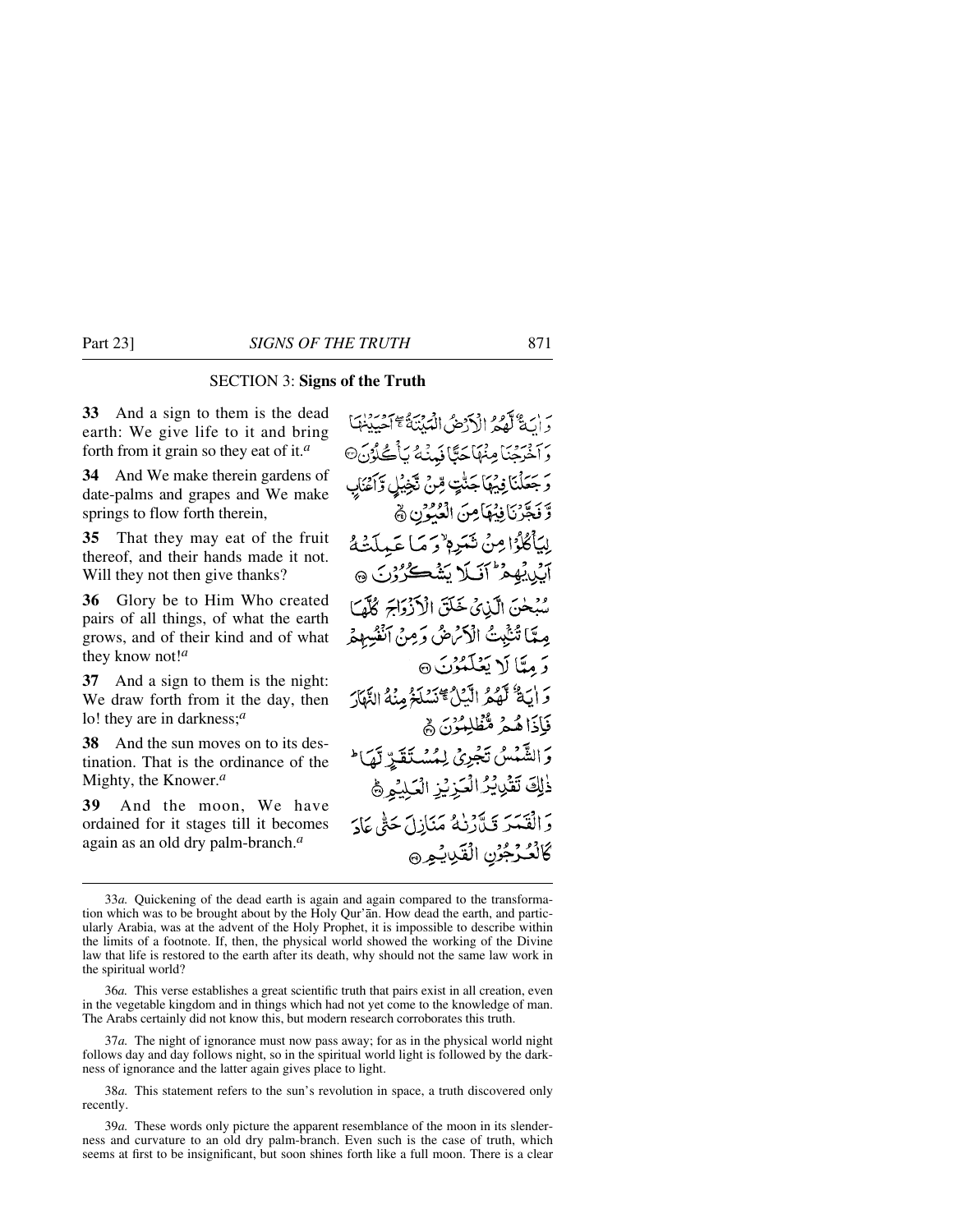**40** Neither is it for the sun to overtake the moon, nor can the night outstrip the day. And all float on in an orbit.*<sup>a</sup>*

**41** And a sign to them is that We bear their offspring in the laden ship,

**42** And We have created for them the like thereof, whereon they ride.*<sup>a</sup>*

**43** And if We please, We may drown them, then there is no succour for them, nor can they be rescued<sup>*a*</sup> —

**44** But by mercy from Us and for enjoyment till a time.

**45** And when it is said to them: Guard against that which is before you and that which is behind you, that mercy may be shown to you.*<sup>a</sup>*

**46** And there comes to them no message of the messages of their Lord but they turn away from it.

**47** And when it is said to them: Spend out of that which Allåh has

لَا الشَّمْسُ يَشْعَى لَهَا آنَ ثُلُّ مِالَ الْقَسَرَ وَلَا الَّذِلُ سَأِبِقُ النَّهَايِنَ رَ ݣُلٌّ فِي فَلَكٍ يَسْبَحْزَنَ@ وَ أَيَةٌ لَّهُمْ آَنَّا حَمَلْنَا ذُيَّايَّتَهُمْ في الْفُلْكِ الْمَشْحُوْنِ ﴾ ر خَلَقْنَالَهُمْ مِّنْ قِتْلِهِمَا يَرْبَّنُونَ@ وَإِنْ تَتَنَآأَ نُغۡدِقۡهُمۡ وَيَلَاهَبُرِيۡ مَهُمۡمُ وَ لَا هُمْ يُنْقَبْأُوْنَ ﴾ إِلَّا رَحْمَةً مِّنَّا وَمَتَاعًا إِلَى حِيْنٍ @ وَإِذَا قِيلَ لَهُمُ اتَّقَوْامَا بَيْنَ أَبِدِي بِهُ ۚ دَمَاخَذْنِگُوْنَ لَعَالَمَتُ ثَرْجَبُوْنَ ۞ رَمَا تَأْتِيْهِمْ قِنْ ايَةٍ قِنْ ايْتِ رَبِّهِمْ إِلَّا كَأَنُوْا عَنْهَا مُعْرِضِيْنَ@ وَلِذَاقِيْلَ لَهُمْ آنْفِقْوُامِيّاً رَزِّيَكُمْ

reference in the word *'åda* (*it becomes again*) that the light of Islåm will receive a setback and again shine in full resplendence.

40*a.* Even truth and falsehood have their courses. As night must disappear with the rise of the day, so falsehood must vanish before the light of Truth. The flotation of the heavenly bodies in their orbits is a statement beyond the ken of an Arabian of 1,300 years ago. The Holy Qur'ån is a book for the spiritual guidance of man, but it discloses a large number of scientific truths which were not known to man at the revelation of the Book.

42*a.* The ships that bear man on the seas are spoken of in v. 41. These were known to man at the time of the revelation of the Qur'ån. But this verse speaks of other ships, *the like thereof.* These are the ships that bear man in the air, the airships and the aeroplanes of today. They are spoken of as being created by God, because it is through the knowledge and means that God has given man that he is able to acquire mastery of the air and make these ships.

43*a.* This is a warning of the impending punishment. Drowning in the sea signifies their destruction, wherever it may take place. The word chosen to describe the punishment is one which shows the utter helplessness of the sufferers.

45*a. That which is before you* signifies the punishment which must overtake them in this life, and *that which is behind you* means the consequences of evil, which they would witness in the Hereafter.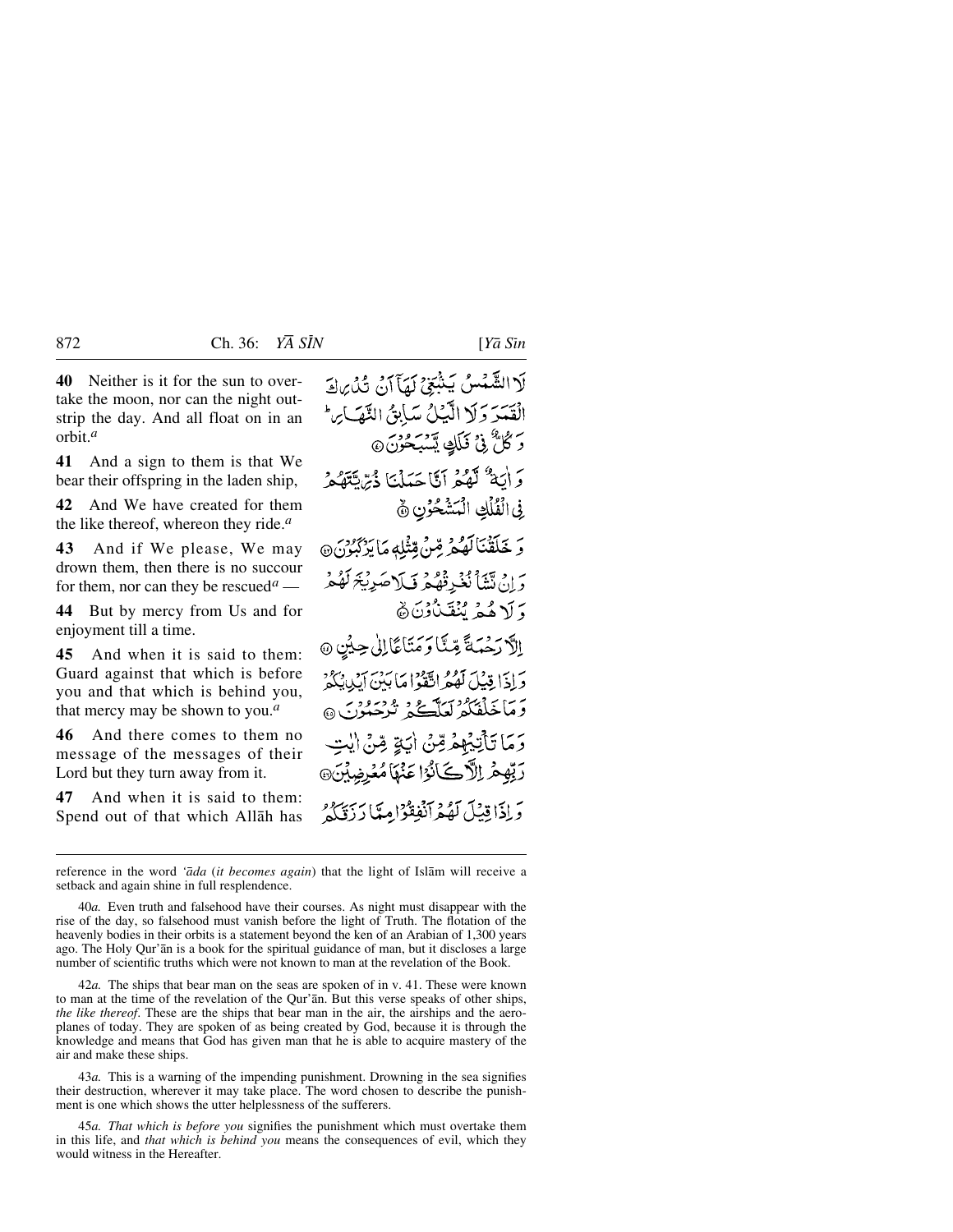given you, those who disbelieve say to those who believe: Shall we feed him whom, if Allåh please, He could feed? You are in naught but clear error.*<sup>a</sup>*

**48** And they say: When will this promise come to pass, if you are truthful?

**49** They await but a single cry, which will overtake them while they contend.

**50** So they will not be able to make a bequest, nor will they return to their families.*<sup>a</sup>*

اللهُ فَقَالَ الَّذِينَ كَفَرُوْا لِلَّذِينَ امْنُوَّا انْظُعِمُ مَنْ لَوْ يَشَاءُ اللَّهُ آطْعَمَهُ مَّ اِنْ آَنْنُهُرُ اِلَّا فِيْ ضَلَٰلٍ مُّبِيِّنٍ بَرِيَفُوْلُوُنَ مَثْمَى هٰذَاالْوَعْدُ إِنِّي ڪُنٽُوُرُ <sub>صٰبا</sub>تِ بِنَ @ مَا يَنْظُرُوْنَ الْأَحْسَنْحَةَّ وَّاحِبِدَةً تأخيلهم وعرو و سخص مورس<br>تأخيلهم وهيمر يُخصِّبُونِ @ قَلَايَسْتَطِيْعُونَ تَوْصِيَةً وَّلَاَ إِلَى آهْلِهِحْرٌ يَزْحِعُوْنَ ﴾

#### SECTION 4: **Reward and Punishment**

**51** And the trumpet is blown, when lo! from their graves they will hasten on to their Lord.

**52** They will say: O woe to us! Who has raised us up from our sleeping-place?*<sup>a</sup>* This is what the Beneficent promised and the messengers told the truth.

**53** It is but a single cry, when lo! they are all brought before Us.

**54** So this day no soul is wronged in aught; and you are not rewarded aught but for what you did.

وَنُفِخَ فِي الصُّوْسِ فَإِذَاهُمْ قِنَ الْآخَلَاتِ اِلِي رَبِّهِمْ يَنْسِلُوْنَ ۞ قَالُوْا يْرَيْلَنَا مَنْ بَعَثْنَاصِنْ مَّرْقَرِنَا هٰذَامَا دَعَدَ الدَّحْمٰنُ وَ صَدَدَقَ الْمُدْسَلُوْنَ @ إِنْ ݣَانَتْ الْأَصَلْحَةَّ وَّاحِدَةً فَإِذَا ه<br>هُمُ جَمِيْعُ لَّكَايَنَا مُحْضَرُوْنَ ۞ وَالْبَدْمَ لَا تُظْلَمُ نَفْسٌ تَدَمِّعًا وَّلَا ه وبردن ال**آهيا ڪُ**ننده تعبيدون هو

<sup>47</sup>*a.* So they turned neither to submission to Allåh, nor to sympathy for their fellow-beings.

<sup>50</sup>*a.* This is a prophetical description of the battle of Badr. The Quraish attacked Madinah to annihilate Islam but the leaders of evil were themselves finished there, and could neither make a bequest, nor did they return to their families.

<sup>52</sup>*a.* The grave is called a sleeping-place even for the disbelievers, because, as compared with the severer punishment of hell, the grave would be to them a sleeping-place. It should be noted that *the grave* signifies the *condition after life is ended in this world*.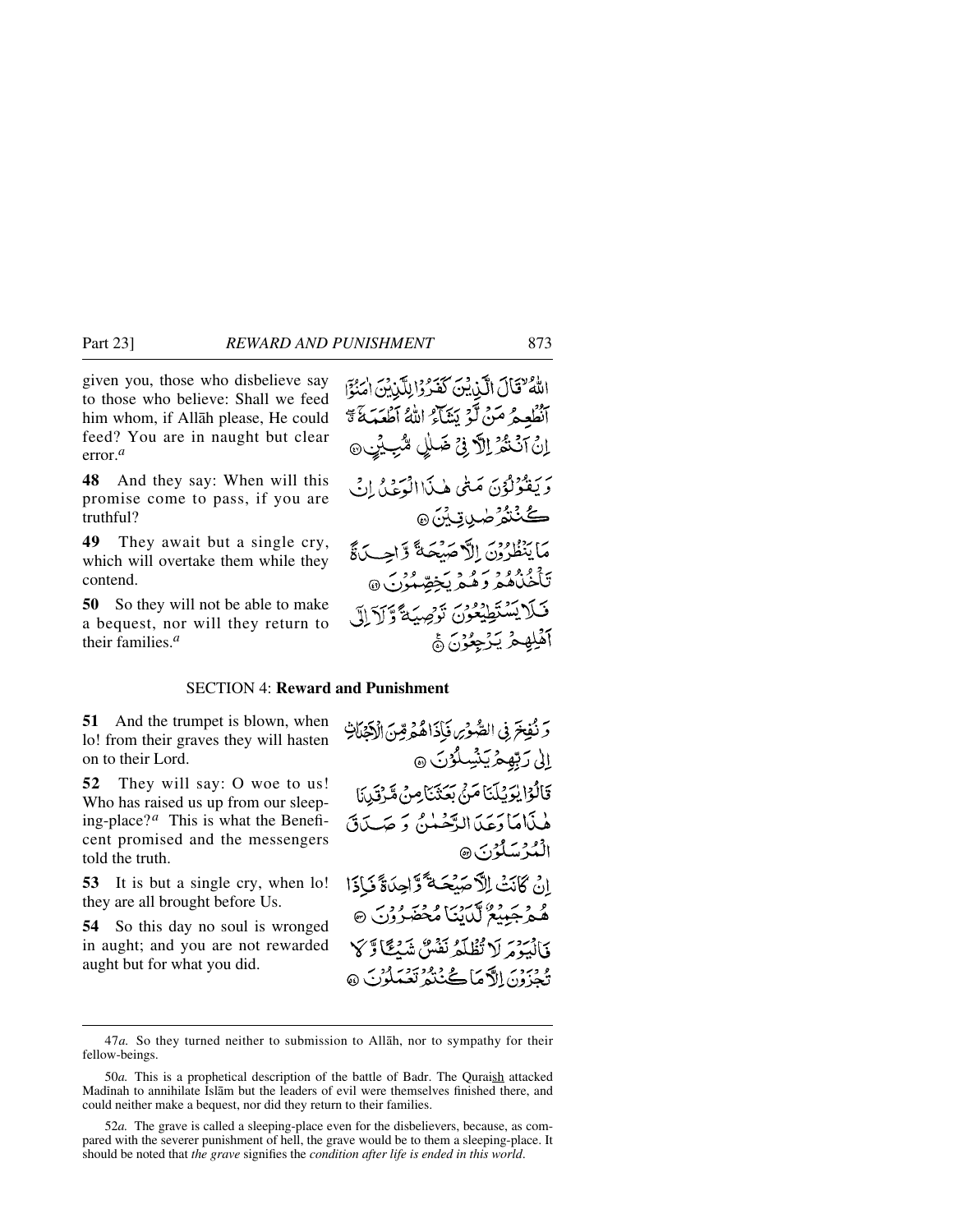**55** Surely the owners of the Garden are on that day in a happy occupation.

**56** They and their wives are in shades, reclining on raised couches.

**57** They have fruits therein, and they have whatever they desire.

**58** Peace! A word from a Merciful Lord.*<sup>a</sup>*

**59** And withdraw to-day, O guilty ones!

**60** Did I not charge you, O children of Adam, that you serve not the devil? Surely he is your open enemy.

**61** And that you serve Me. This is the right way.

**62** And certainly he led astray numerous people from among you. Could you not then understand?

**63** This is the hell which you were promised.

**64** Enter it this day because you disbelieved.

**65** That day We shall seal their mouths, and their hands will speak to Us, and their feet will bear witness as to what they earned.

**66** And if We pleased, We would put out their eyes, then they would strive to get first to the way, but how should they see?*<sup>a</sup>*

**67** And if We pleased, We would transform them in their place, then إِنَّ آصْحٰبَ الْجَنَّةِ الْبَوْتَرَ فِي شُعْلِي فڪهُوَنَ® هُ هُ دِ ٦ دَ دَاجُهُهُمْ فِيْ ظِلْلِ عَلَى الْإِرْالِي مُتَّڪِئُرُنَ® لَّهُ - فِيَمَا فَأَلَّمَهُ وَلَهُمْ مَّا يَدَّءُنَ ﴾ وَتَفْتَوْلَا مِّنْ رَّبِّ رَّحِيمُ ۞ رَ امۡتَأَزُواالۡيَوۡمَ ٱتۡهُمَّاالۡمُجۡدِمُوۡتَ ۞ آلَهُ آَهَهَبُ الْمَكَّوُ يٰبَنِيُّ (دَمَرَ آبُ لَّا بَعْدِهِ مِنْ وَااللَّهَ يَطُنَّ إِنَّ مَا لَڪُ دِعِيدٌ وَ ۿؙٮٜ؉ۣػ۠۞ وَّ أَنِ اعْبُدُونِيَّ آهٰنَ اصِرَاطٌ مُّسَتَقِيْدُنَّ وَلَقَيْنَ آضَلَّ مِنْكُمُ جِبِلاً كَثِيْبِيًّا ۖ أَفَىكُمْ تَكُوُنُوْا تَعُقِلُوْنَ ۞ هٰبِدْہِ جَهَنَّهُ الَّتِي كُنْتُهُ تُوْعَبُدُوْنَ ۞ اضْلَوْهَا الْبَيْوَمَرِ بِيمَاكُ نُنْتُمْ تَكَفُّدُونَ® البوه بَخْدَهُ عَلَى أَفْوَاهِ هُمْ دَنْتَكَلّْمُنَاً أَبِي يُهِجْرُ وَتَشْهَبُ أَيْنِ كَانَ الْمُتَحَلِّهُ مِنْ بِهَا ڪَانُوُا پُڪُسِبُو*نَ*۞ وَلَوْ نَيْئَاءُ لَطَيَتِيْنَا عَلَى أَعْيِبُنِهِ مِرْ فَأَسْتَبَقُوا الصِّرَاطَ فَأَتَّى يُبْصِرُوْنَ ۞ ىرى بېرىدىن ئەسىردا دې<br>د لوېتناء كېسىغىنۇ ئىرغلى ئىكانتەھ

<sup>58</sup>*a.* Here we have another picture of the Muslim paradise. After describing the various blessings, it sums them up in a single word, *peace*.

<sup>66</sup>*a.* It is a punishment for the reprobate. They shut their eyes to the truth with such persistence that their eyes become blind; they no longer see, even if they would.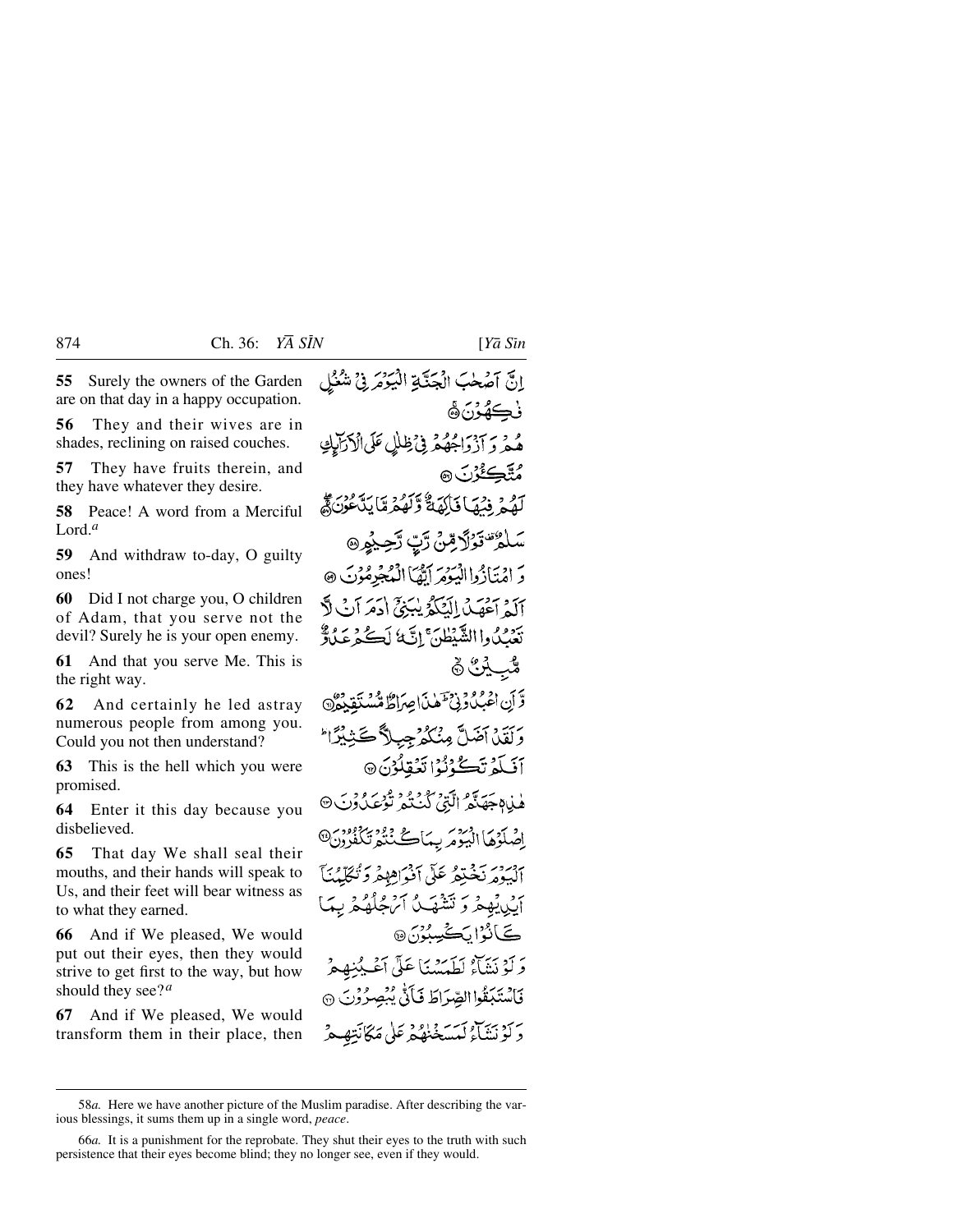they would not be able to go on, or turn back.*<sup>a</sup>*

نَعَااسُتَطَاعُوْا مُضِيًّا وَ لَا يَرْجِعُونَ

#### SECTION 5: **The Resurrection**

**68** And whomsoever We cause to live long, We reduce to an abject state in creation. Do they not understand?*<sup>a</sup>*

**69** And We have not taught him poetry, nor is it meet for him.*<sup>a</sup>* This is naught but a Reminder and a plain Qur'ån,

**70** To warn him who would have life, and (that) the word may prove true against the disbelievers.

**71** See they not that We have created cattle for them, out of what Our hands have wrought, so they are their masters?

**72** And We have subjected them to them, so some of them they ride, and some they eat.

**73** And therein they have advantages and drinks. Will they not then give thanks?

**74** And they take gods besides Allåh that they may be helped.

**75** They are not able to help them, and they are a host brought up before them.*<sup>a</sup>*

وَ مَنْ نْكَيْرْدُهُ نْنَكِّيْمْهُ فِي الْغَلْقِ ۚ آفكا يكفِلُونَ @ رَ مَا عَلَّمۡنٰهُ الشَّعْرَ وَمَا يَنْبَعَى لَهُ نْ هُمَ الْكَرْكَةُ وَ قُدْرَانٌ مُّبِيْنٌ ۞ لِّيْنَٰنِينَ مَنْ كَانَ حَيَّا وَّيَجِنَّ الْقَرْلُ عَلَى الۡڪٰفِدِيۡنَ۞ أَدَلَّتُمْ يَرَدْا أَنَّا خَلَقْنَاكُمْ قِيَّاعَيلَتْ آيْدِينَنَآ آنْيَامًا فَهُمْ لَهَا مْلِكُوْنَ ۞ دَ ذَلَكْنَاهَا لَصْعَرْ فَبِهِنْهَا دَكْ نَقُدْهُ وَمِنْهَا يَأْكُلُوْنَ® وَلَهُمْ فِيْهَاْ مَنَافِعُ وَمَشَابِهِ فِي أَفَلَا بَش<del>ڪُ</del>رُ وَنَ @ دَاتَّخَذُوْا مِنْ دُوْنِ اللهِ الْهَ عَلَيَّ و د سره<br>پر ون ه أم يَسْتَطْبَعُونَ بِمَعْرَهُ وَلَا وَ وَلَوْ لَهُ وَلَ عرفر وي ماركس<br>جنگ ملحضر وك

<sup>67</sup>*a. Maskh* indicates *changing from a good to a bad state.* Thus *masakha-h∂* signifies *he transformed him into a more foul* or *more ugly shape* (LL); and *masakha al-nåqata* means *he rendered the she-camel lean and wounded her back by fatigue and use* (LL). Hence the meaning of *transforming them in their place* is taking away their power and rendering them weak and turning them into an evil plight.

<sup>68</sup>*a.* It is a general law of nature that every living thing must deteriorate; the application here is to individuals as well as nations.

<sup>69</sup>*a.* Its negation as poetry is meant to convey the seriousness of the subjects that the Holy Qur'ån deals with.

<sup>75</sup>*a.* The guilty leaders will be brought up for punishment before their followers and